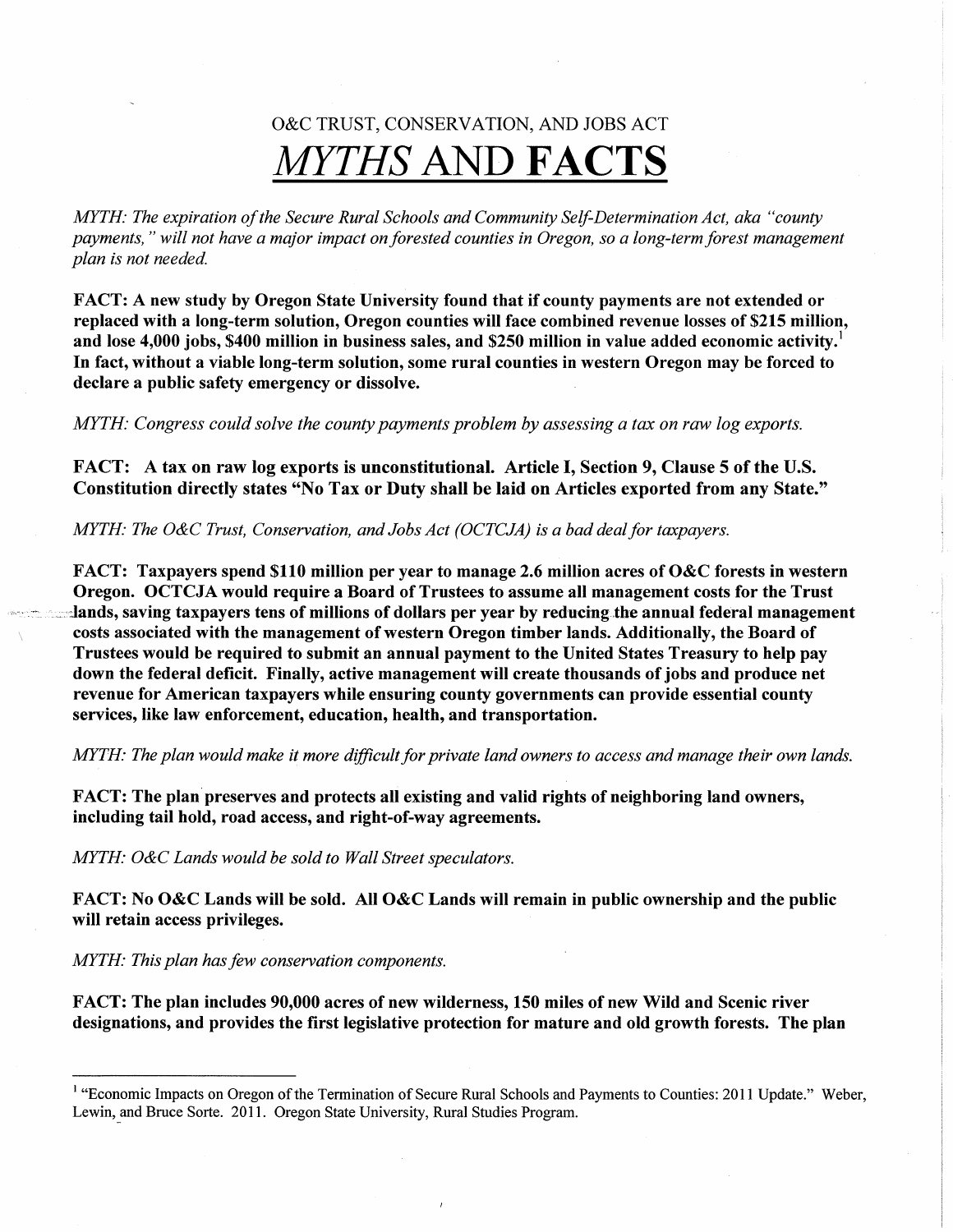also excludes environmentally sensitive areas, parks and recreation areas, wild and scenic corridors, and wilderness areas from the O&C Trust lands.

## MYTH: This will make it more difficult to control wild fires.

FACT: The plan would maintain the existing cooperative fire protection agreements for the O&C Trust, Forest Service and adjoining private lands.

# MYTH: The Act does not provide any protection for the Northern Spotted Owl.

FACT: The plan specifically mandates that the O&C Trust Lands be managed in compliance with federal and state laws as those laws apply to private forest lands. This includes complying with ESA provisions that prohibit harm or take of threatened or endangered species. And, consistenf with the intent of the Northwest Forest Plan and Owl Recovery Plan, old growth forests - which serve as the best habitat for the Northern Spotted Owl – will be excluded from the management trust.

# MYTH: The Act undermines the Northwest Forest Plan.

FACT: The intent of the Northwest Forest Plan was to provide a sustainable supply of timber while protecting habitat critical to the survival of threatened species, such as the Northern Spotted Owl and salmon. The plan strives to accomplish these intended goals - which the Northwest Forest Plan failed to achieve - by providing greater certainty about what lands are eligible for sustainable logging and what lands are to be set aside to sustain threatened species.

## $MYTH$ :  $OCTCJA$ <sup> $35$ </sup> $a$  sweetheart deal for rural Oregon counties so they don't have to raise property taxes.

FACT: There are constitutional limitations on property tax increases in Oregon. As a recent Oregon State University study confirmed, even if counties were able to obtain voter approval to increase property, lodging, and real estate taxes, rural Oregon counties would only be able to make up 8-24 percent of the funding gap.<sup>2</sup> The plan fulfills a historical commitment to federally forested communities in Oregon by creating thousands of jobs in our forests and mills, and providing a sustainable and more predictable level of revenues in perpetuity to support basic county services like law enforcement, education, health, and transportation.

## MYTH: Millions of acres public forests will be converted into industrial plantations.

FACT: Private industry lands in Oregon are typically managed on a 30-40 year rotation. The plan requires at least half of the landscape to be managed on a long rotation of between 100-120 years and to be geographically dispersed across the landscape to provide ecological diversity. The plan also minimizes the use of pesticides and provides protections for old growth.

## MYTH: OCTCJA would increase logging exports to China.

FACT: The plan explicitly prohibits exporting raw logs from the O&C Trust lands. The plan would continue the ban on exporting unprocessed logs from federal lands and impose penalties on businesses that violate the law and send family-wage jobs overseas.

<sup>&</sup>lt;sup>2</sup> "Economic Impacts on Oregon of the Termination of Secure Rural Schools and Payments to Counties: 2011 Update." Weber, Lewin, and Bruce Sorte. 2011. Oregon State University, Rural Studies Program.